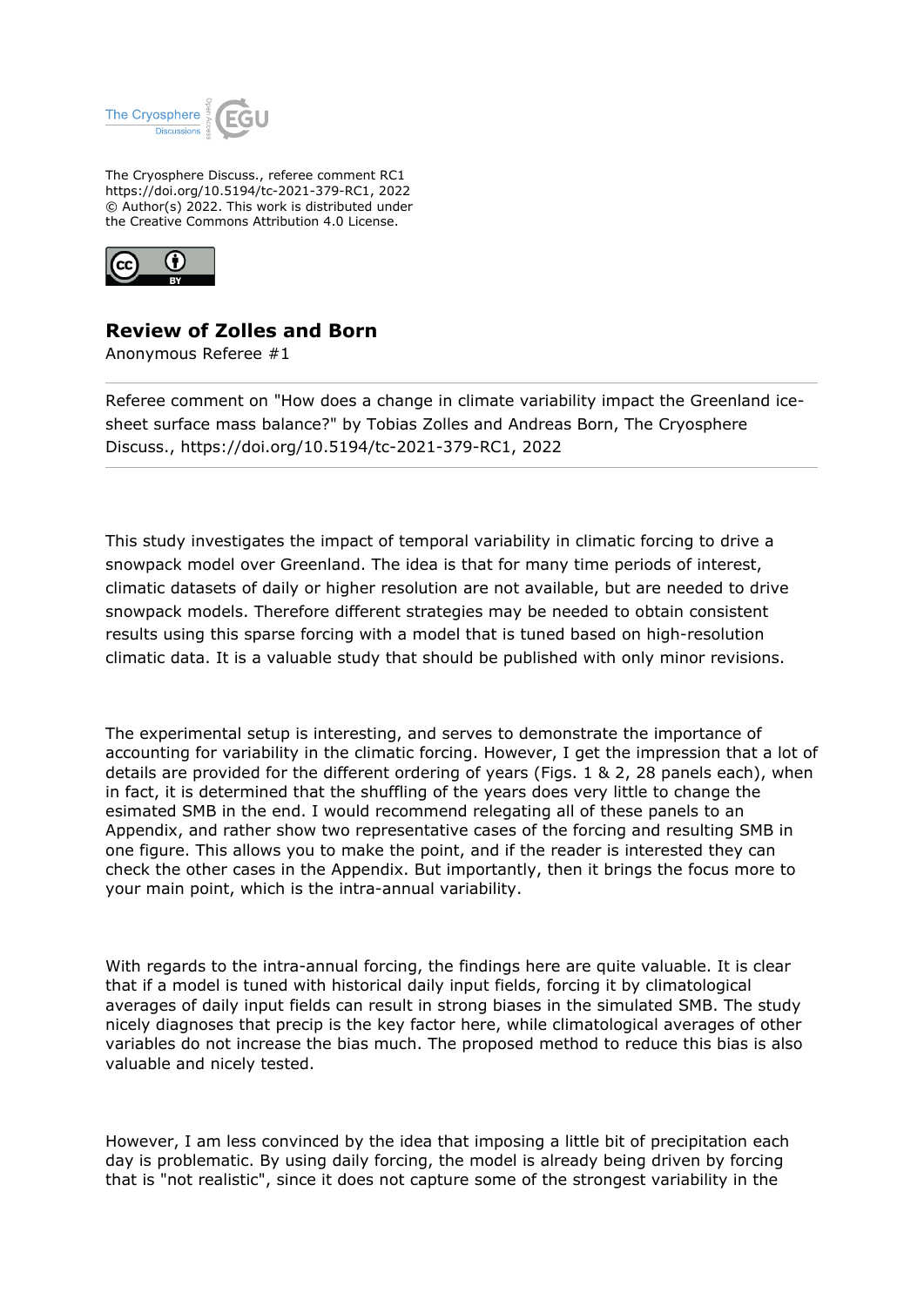fields - namely the diurnal cycle. And yet, it can be tuned to do a good job against an RCM.

My suspicion is that if BESSI were tuned against the climatological SMB of RACMO while driven by climatological-average variables, it would still be able to produce a reasonable estimate of climatological SMB. Based on the analysis given here, one could guess that the optimal albedo parameters would change to reduce the sensitivity of the model to precip. And then, in principle, it would be ok to use climatological variables from other time periods. Would it be possible for the authors to test this easily? I would not say it is a requirement for publication, but at a minimum, it would be good to include some discussion of this possibility and its implications.

Minor comments:

L7: "However, using daily averages as forcing  $\ldots$ "  $\leq$  = This could use some clarification. What kind of data were you using before, that were not daily averages? I.e., what are you contrasting to here?

L43: weather  $\Rightarrow$  whether

L45: Global Circulation => General Circulation

L48: prior  $\Rightarrow$  previously

L70: We use  $\Rightarrow$  As forcing, we use

L83: (rows)  $\Rightarrow$  (rows in Fig. 1)

L134: where found  $\equiv$  were found

L156: I note here that the SMB changes drastically when a frequency of 30 days is imposed - SMB goes down to 87 kg/m2/yr from 255 kg/m2/yr, so it seems you can get any SMB you want bracketing the 'right' value using historical forcing. So, it is not clear why the bias remains at "10-25%" (L165) using this approach.